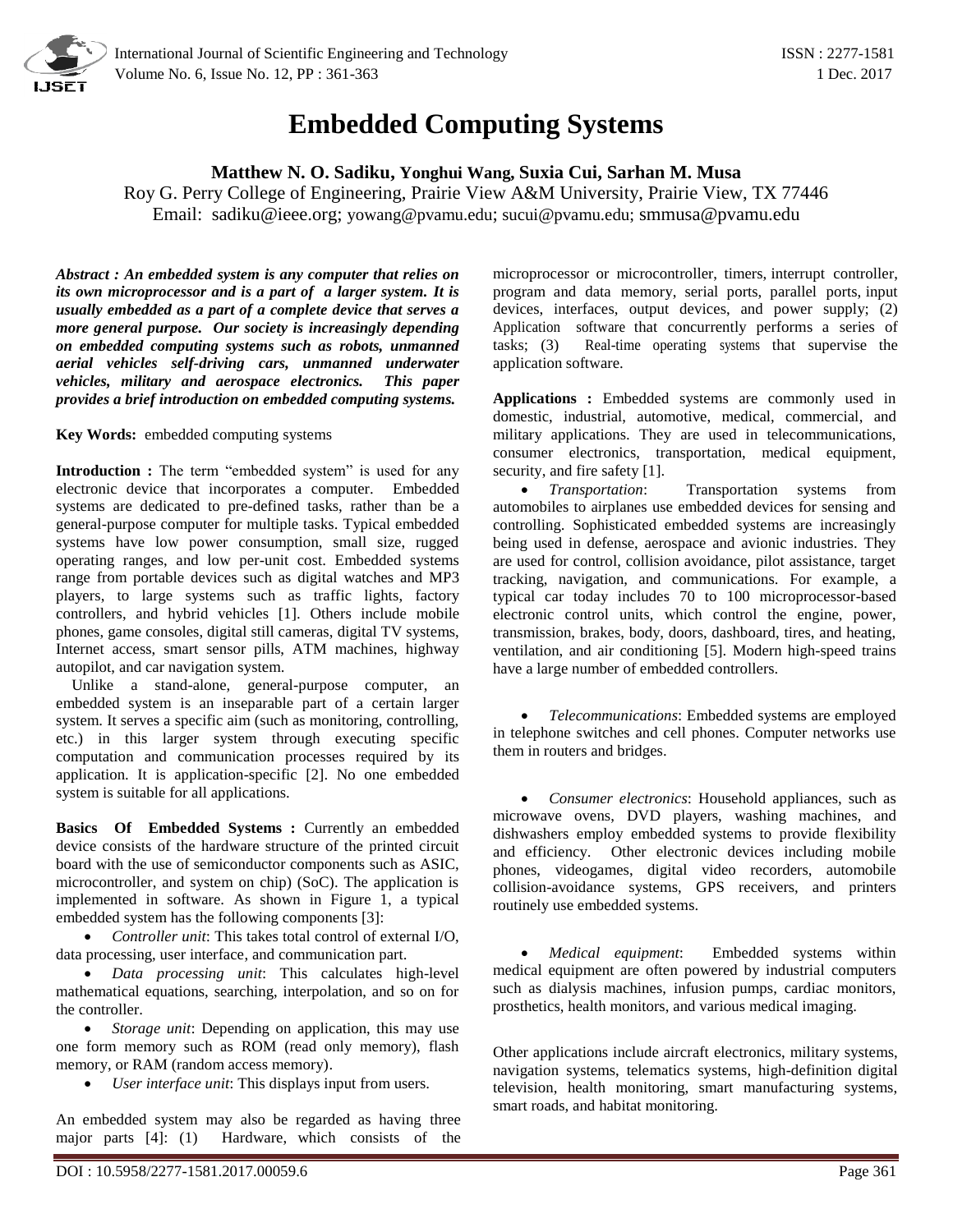

**Challenges :** The huge number of mobile devices has made embedded systems to become ubiquitous. This has made the task of managing their power consumption very challenging. Another challenge with embedded systems is delivering predictably good performance since many embedded systems have real-time requirements.

 Designing software for embedded systems is always challenging because it needs to meet performance and power requirements as well as achieve functional correctness [6]. This may be coupled with the increasing system complexity, as well as relentless time-to-market pressure. This makes building embedded computing systems to be fundamentally hard.

 Security poses a serious challenge in networked embedded systems. Security ensures that the system achieves the expected, predictable behavior in protecting sensitive and private data [7].

**Conclusion :** Embedded systems involve a wide range of disciplines, including computer architecture, compiler, operating system, and real-time systems. Modern technological advances have drastically improved the performance of embedded computing systems since they are

crucial enablers of the Internet of things. The trend is making embedded devices more consumable, programmable, and customizable by end users.

 With embedded systems being the technological backbone for the world's digitalization, exposing students to this discipline is crucial. A course in embedded computing is found in many electrical and computer engineering curriculums in US [8]. A two-year graduate program is provided for engineering and computer science students in Europe [9].

 For more information on embedded systems, one should consult several books on the topic available on Amazon.com.

## **REFERENCES**

*i. G. J. Myatt, "Data mining in the chemical industry,"*

*ii. http://www.nargund.com/gsu/mgs8040/lecture/chemical\_indu stry\_myatt2.pdf*

*iii. L. Jozwiak, "Embedded computing technology for highlydemanding cyber-physical systems," IFAC-Papers OnLine, vol. 48, no. 4, 2015, pp. 19–30.*

*iv. T. Furuichi and K. Yamada, "Next generation of embedded system on cloud computing," Procedia Computer Science, vol. 35, 2014, pp.1605 – 1614.*

*v. D. P.F. Möller, "Introduction to embedded computing systems," in Guide to Computing Fundamentals in Cyber-Physical Systems: Concepts, Design Methods, and Applications. Switzerland: Springer, Chapter 2, 2016, pp. 37-80.*

*vi. A. M. Wyglinski et al., "Security of autonomous systems employing embedded computing and sensors," IEEE Micro, vol. 33, no. 1, 2013, pp. 80-86.*

*vii. W. Wolf, "What is embedded computing?" Computer, vol. 35, no.1, 2002, pp. 136-137.*

*viii. D. Serpanos and J. Henkel, "Dependability and security will change embedded Computing," Computer, vol. 41, no. 1, 2008, pp. 103-105.*

*ix. A. Hoover, "Computer vision in undergraduate education: modern embedded computing," IEEE Transactions on Education, vol. 46, no. 2, May 2003, pp 235-240.*

x. *M. Zwolinski et al., "The European masters in embedded computing systems (EMECS),[" 11th European](http://ieeexplore.ieee.org/xpl/mostRecentIssue.jsp?punumber=7492696) Workshop on [Microelectronics Education \(EWME\),](http://ieeexplore.ieee.org/xpl/mostRecentIssue.jsp?punumber=7492696) 2016, pp. 1-6.*

## **AUTHORS**

**Matthew N.O. Sadiku** is a professor in the Department of Electrical and Computer Engineering at Prairie View A&M University, Prairie View, Texas. He is the author of several books and papers. His areas of research interest include computational electromagnetics and computer networks. He is a fellow of IEEE.

**Yonghui Wang** is currently an associate professor with the Department of Engineering Technology, Prairie View A&M University, Prairie View, TX. His research interests include digital signal processing, image and video coding, and wavelets. **Suxia Cui** is an associate professor of Electrical and Computer Engineering Department at Prairie View A&M University. She has published journal and conference articles in the field of wavelets, image processing, and video coding. Her research interests include data compression, signal classification, image and video processing.

**Sarhan M. Musa** is a professor in the Department of Engineering Technology at Prairie View A&M University, Texas. He has been the director of Prairie View Networking Academy, Texas, since 2004. He is an LTD Spring and Boeing Welliver Fellow.